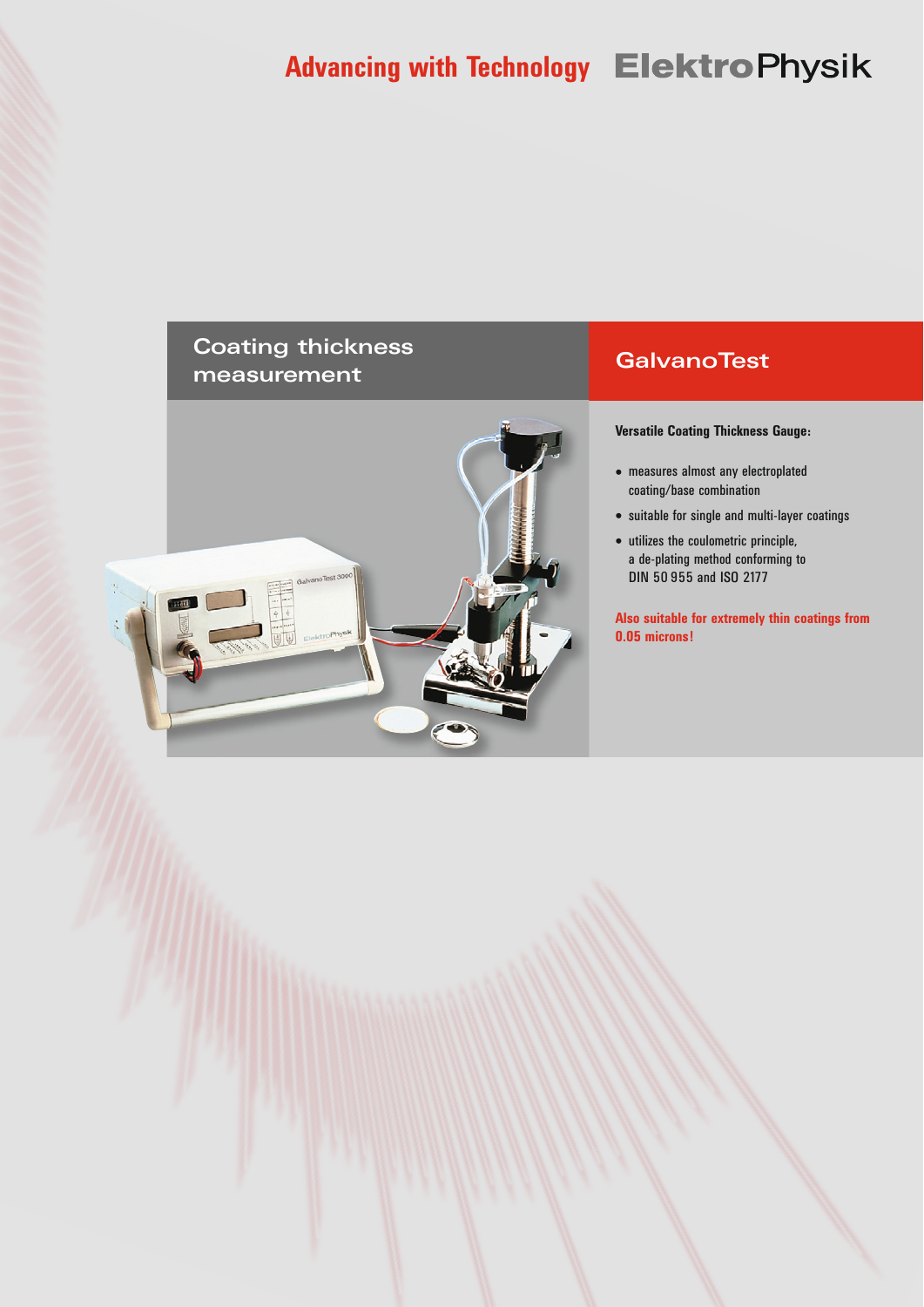#### **Application**

The coulometric or anodic de-plating technique is used for measuring the thickness of electroplated coatings on virtually all substrates such as steel, non-ferrous metals or insulating material bases. Typical applications include: nickel on steel, zinc on steel, tin on copper, silver on copper or copper on epoxy.



**Typical measuring set-up: Measurement of gold layers on PCBs**

This technique simply involves the removal of a small, barely visible area of coating material. The substrate is not affected. The coulometric method ensures reliable and exact results. Designed for complete ease of use, GalvanoTest requires no specific operator skills and only minimal training before actual measurements can take place. The coulometric principle is the only low-cost method to measure the individual layers of multi-layer systems, for instance chrome plus nickel plus copper on steel one after the other.

Connected to the MiniPrint data printer, GalvanoTest provides complete documentation of measuring results and statistics. For specific measuring analysis or later reference, the characteristic voltage curve during the de-plating process can also be printed out.

#### **Measuring principle**

Based on the principle of Faraday's law, GalvanoTest performs the electrolytic dissolution of a precisely delimited area of the sample. A measuring cell is filled with an electrolyte specially adapted to the



**Centering unit for pinpoint cell positioning on small areas**

selected coating/base combination. The measuring cell is placed on the test sample. A gasket inserted between the cell and the test sample prevents the solution from running out and at the same time precisely determines the area to be de-plated, e.g. 1 mm2. The equipment is now ready to use and can be plugged into the electronic gauge. The current, through the electrolyte, dissolves the predetermined area of coating using an electro-chemical reaction. Once the etching is complete, a characteristic change in voltage automatically stops the deplating process and coating thickness is displayed in microns or mils on the digital display.

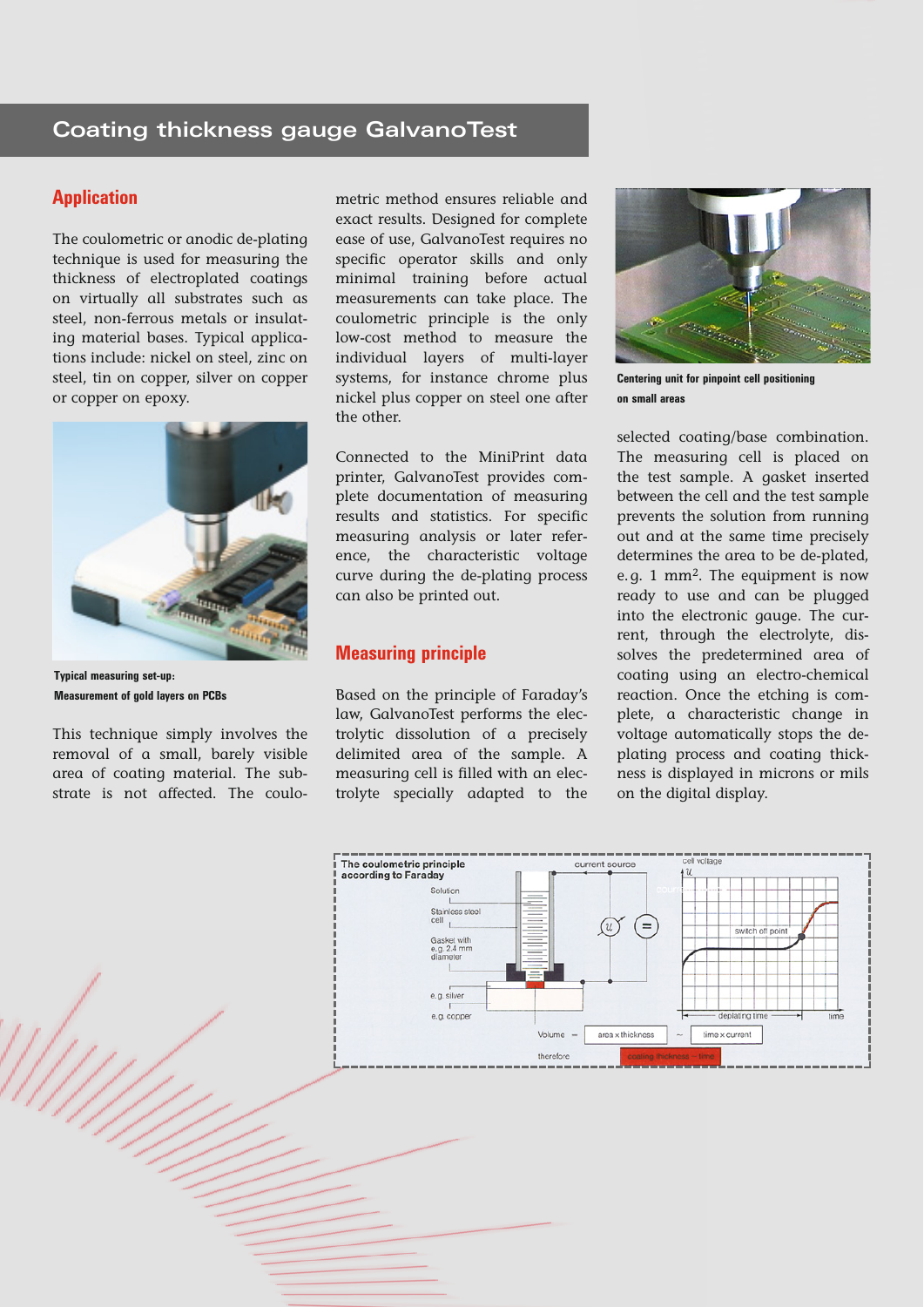| <b>GalvanoTest Features</b>                             | <b>Type 2000Type 3000</b>                                                                                                                                                                                                                                                                                                                                                                                                                                                                                                                                                                                                                                                                                                                              |            |            |
|---------------------------------------------------------|--------------------------------------------------------------------------------------------------------------------------------------------------------------------------------------------------------------------------------------------------------------------------------------------------------------------------------------------------------------------------------------------------------------------------------------------------------------------------------------------------------------------------------------------------------------------------------------------------------------------------------------------------------------------------------------------------------------------------------------------------------|------------|------------|
| Coating/<br>substrate combinations                      | - more than 70 coating/substrate combinations (standard version)<br>- coatings on flat and curved surfaces<br>- coatings on small components and wires<br>- 10 preset types of metal: Cr, Ni, Cu, brass, Zn, Ag, Sn, Pb, Cd, Au<br>- 9 preset types of metal: Cr, Ni, Cu, brass, Zn, Ag, Sn, Pb, Cd<br>- 8 further metal coatings for special applications<br>- 1 further metal coating for special application<br>- measuring range: $0.0575 \mu m$                                                                                                                                                                                                                                                                                                   |            |            |
| <b>Measuring cell</b>                                   | - with circulation pump<br>- with air pulsator                                                                                                                                                                                                                                                                                                                                                                                                                                                                                                                                                                                                                                                                                                         |            |            |
| <b>Measuring surface</b>                                | 8 mm <sup>2</sup> /12.4 x 10 <sup>-3</sup> inch <sup>2</sup><br>- gasket<br>4 mm <sup>2</sup> /6.2 x 10 <sup>-3</sup> inch <sup>2</sup><br>- gasket<br>1 mm <sup>2</sup> /1.55 x 10 <sup>-3</sup> inch <sup>2</sup><br>– mask<br>$0.25$ mm <sup>2</sup> /0.388 x 10 <sup>3</sup> inch <sup>2</sup> (deplated area barely visible)<br>– mask<br>- electrolyte cup $0.25$ mm <sup>2</sup> to approx. 16 mm <sup>2</sup> /(0.388-24.8) x 10 <sup>3</sup> inch <sup>2</sup> (optional)                                                                                                                                                                                                                                                                     |            |            |
| <b>Adjustable settings</b><br>for optimum results       | - maximum of 8 deplating speeds in the range of approx. $0.3-40 \mu m$ (0.012-1.57) mils/min<br>- directly adjustable calibration factors; individual setting according to<br>metal type and measuring surface<br>- calibration setting with the aid of thickness standards<br>- variable shut-down speed to suppress interference or for measuring alloy zones<br>between coating and substrate                                                                                                                                                                                                                                                                                                                                                       |            |            |
| Data storage<br>with GalvanoTest                        | - number of memories for various metals<br>- number of readings which can be stored and evaluated<br>- non-volatile memory retains all calibration settings, readings and statistical values<br>after the gauge has been switched off                                                                                                                                                                                                                                                                                                                                                                                                                                                                                                                  | 10<br>2000 | 18<br>2000 |
| <b>Statistical evaluation</b>                           | - display of 6 statistical values - mean value, standard deviation, coefficient of variation,<br>number of readings, highest and lowest single reading<br>- immediate or delayed display of statistical values<br>- immediate or delayed print-out/transfer of readings and statistics (available as an option)<br>- display and print-out of date and time - year, month, day, hour and minute                                                                                                                                                                                                                                                                                                                                                        |            |            |
| <b>GalvanoTest interfaces</b><br>for peripheral devices | - interface for MiniPrint data printer<br>- interface for an RS 232 C for connection to a PC<br>- analog output for connection to an x-t recorder to chart voltage curve                                                                                                                                                                                                                                                                                                                                                                                                                                                                                                                                                                               |            |            |
| <b>Electrolyte alarm/saturation indicator</b>           |                                                                                                                                                                                                                                                                                                                                                                                                                                                                                                                                                                                                                                                                                                                                                        |            |            |
| <b>Measuring uncertainty</b><br><b>Power supply</b>     | $-5%$ of reading on a measuring area of 8 mm <sup>2</sup> after calibration<br>$-110/220$ V $5060$ Hz/10 Watt                                                                                                                                                                                                                                                                                                                                                                                                                                                                                                                                                                                                                                          |            |            |
| <b>Dimensions/weight</b>                                | $-$ gauge: 260 mm x 250 mm x 100 mm/10.24 inch, 9.85 inch, 3.94 inch; approx. 2.5 kg<br>- standard support approx. 2.5 kg<br>- support with integrated pump approx. 3.0 kg<br>- measuring range: 0.0575 microns                                                                                                                                                                                                                                                                                                                                                                                                                                                                                                                                        |            |            |
| <b>Additional features</b><br>of the GalvanoTest        | - print-out diagram showing measuring cell voltage levels over the coating; especially<br>useful for detecting alloy zones between coating and substrate;<br>with MiniPrint (available as an option)<br>- operator guide to the alphanumeric displays with language option:<br><b>German, French or English</b><br>- unit of measurement in either metric ( $\mu$ m) or British system (mils)<br>- when switched on, the gauge displays details of the last readings<br>- illuminated voltmeter for monitoring the deplating process<br>- easy to use - clearly-designed controls and easy-to-follow operating instructions<br>with numerous examples<br>- wide range of extras for measurements on small components,<br>wire and multi-layer coatings |            |            |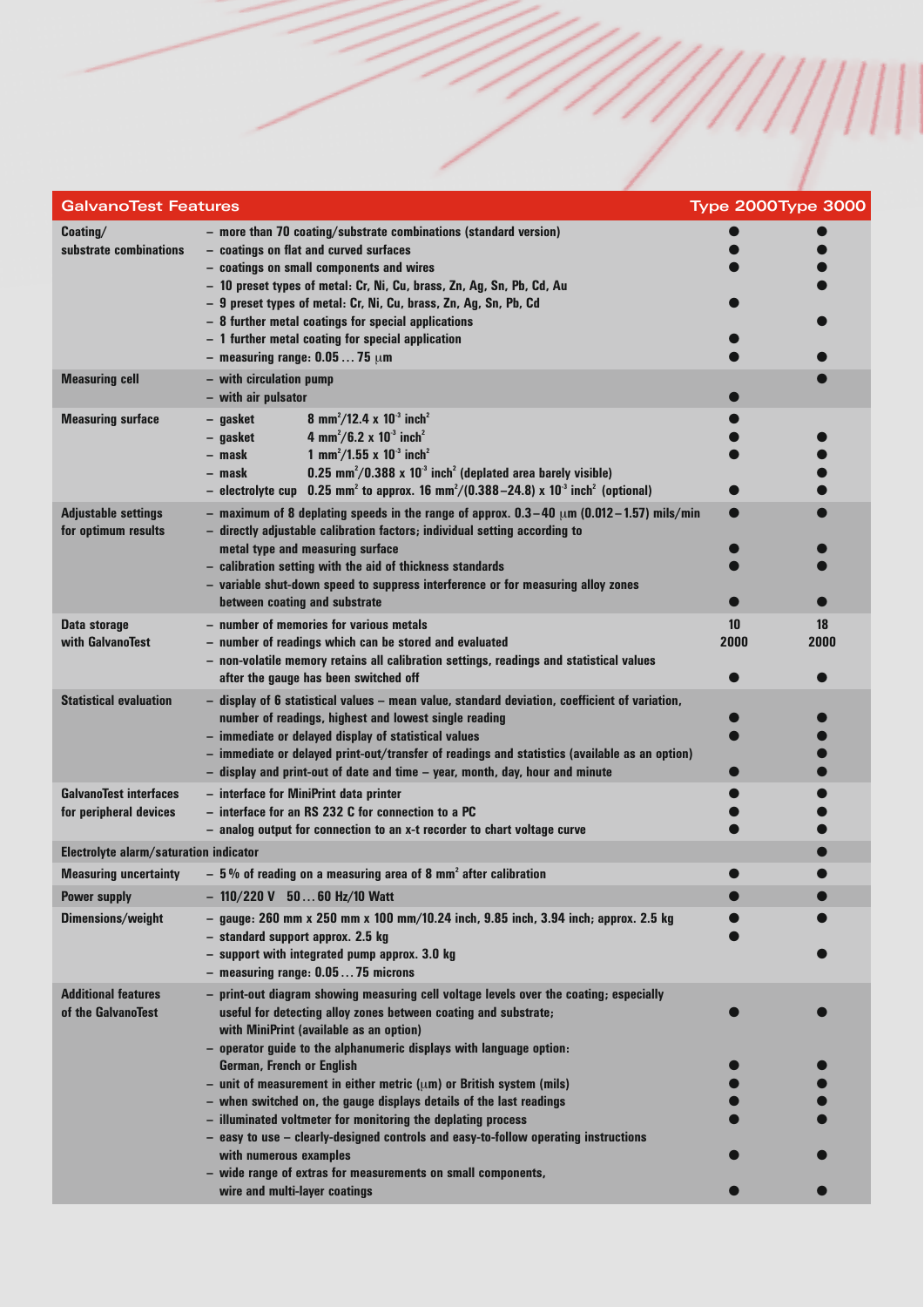#### **Description**

The GalvanoTest gauge consists of three major components:

**1. Measuring cell**

For measuring on even or curved surfaces up to 3 mm curvature radius, two different measuring cells are available. A measuring cell with circulating pump is connected to GalvanoTest 3000, a cell with air pulsator is connected to the 2000 model. The electrolyte is constantly moved around the measuring cell to ensure an even de-plating of the measuring area as well as on optimum use of the electrolyte.

For measuring wires or small parts, an electrolyte cup is available to dip the samples into the

electrolyte. The electrolyte cup can be used for both models and is available as an option.

**2. Stand**

The stand serves to hold the test sample in place. It permits the exact positioning of the measuring cell on the test sample.

**3. Processing unit**

GalvanoTest is a microprocessor based instrument with interactive LCD. It is suitable for measuring a variety of plating applications. The measuring application can be entered via touch-pad and visualized on a large alphanumeric display. Various data ports are available to connect GalvanoTest to peripheral units



**Electrolyte cup for measuring wires and small parts**



**MiniPrint – data printer for immediate print-out of readings, statistics and measuring cell voltage curve**

such as a PC, printer or Y-T recorder. For data transfer, an MSoft 7000 Basic Edition software is available as an option.

| Electrolyte solutions for the different coating/base combinations |      |          |         |                                     |                |                             |         |              |               |                |                |                      |                   |
|-------------------------------------------------------------------|------|----------|---------|-------------------------------------|----------------|-----------------------------|---------|--------------|---------------|----------------|----------------|----------------------|-------------------|
| <b>Coating</b><br><b>Base material</b>                            | Lead | Lead/Tin | Chrome  | <b>Electroless</b><br><b>Nickel</b> | Cadmium        | $\text{Gold} \, \text{***}$ | Copper  | <b>Brass</b> | <b>Nickel</b> | Silver         | Zinc           | $\tilde{\mathbb{H}}$ | Tin/Zinc<br>78/22 |
| <b>Non metallic</b>                                               | E 15 | E 4      | E 11    | E 17                                | E 5            |                             | E 4     | E 4          | E 14          | E4             | E <sub>6</sub> | E 7                  | E 7               |
| <b>Steel</b>                                                      | E 15 | E 4      | E 11*   | E 17*                               | E 5*           |                             | E 4*    | E 4          | E 14*         | $E_4*$         | E 20*          | $E 7^*$              | E 7               |
| <b>Copper</b>                                                     | E 15 | E 4      | $E 7^*$ |                                     | E 5*           |                             |         |              | E 14*         | E 8*           | E 6*           | E 9*                 | E 7               |
| <b>Brass</b>                                                      | E 15 | E 4      | E 7*    |                                     | E 5*           |                             | E 12    |              | E 14*         | E 8*           | E 6*           | E 9 <sup>*</sup>     | <b>E7</b>         |
| <b>Aluminium</b>                                                  | E 15 | E 4      | E 11*   | E 17*                               | E <sub>5</sub> |                             | E 4*    | E 4          | E 14          | E4             | E 6**          | E 11**               |                   |
| <b>Bronze</b>                                                     |      |          |         |                                     |                |                             |         |              |               | E <sub>8</sub> |                | E 7                  |                   |
| <b>Nickel</b>                                                     | E 15 |          | E 11*   |                                     | E <sub>5</sub> |                             | E 4     | E 4*         |               | E 4            | E 6            | <b>E 7</b>           |                   |
| Nickel-silver                                                     |      |          |         |                                     |                |                             |         |              |               | E 8            |                | E 7                  |                   |
| <b>Zinc diecast</b>                                               |      |          |         |                                     |                |                             | E 12    |              |               |                |                |                      |                   |
| <b>Zinc</b>                                                       |      |          |         |                                     |                |                             | $E 12*$ |              |               |                |                |                      |                   |
| <b>Kovar</b>                                                      | E 15 |          |         |                                     |                |                             | E 4     |              |               |                |                |                      |                   |
| <b>Silicon</b>                                                    |      |          |         |                                     |                |                             |         |              | E 14          |                |                |                      |                   |
| <b>Silver</b>                                                     | E 15 |          |         |                                     |                |                             |         |              |               |                |                |                      |                   |
| <b>Cadmium</b>                                                    |      |          |         |                                     |                |                             |         |              |               |                |                | E 7                  |                   |
|                                                                   |      |          |         |                                     |                |                             |         |              |               |                |                |                      |                   |

**\* Thickness standards are available \*\* Use internal cell type II \*\*\* Sample necessary (only GalvanoTest 3000)**

The solutions do not harm the coating until current is flowing. The accurate operation of the gauge can only be guaranteed if the original solutions are used. Their life is virtually unlimited. Solution PE 1: for the removal of passivation from chromatised coatings.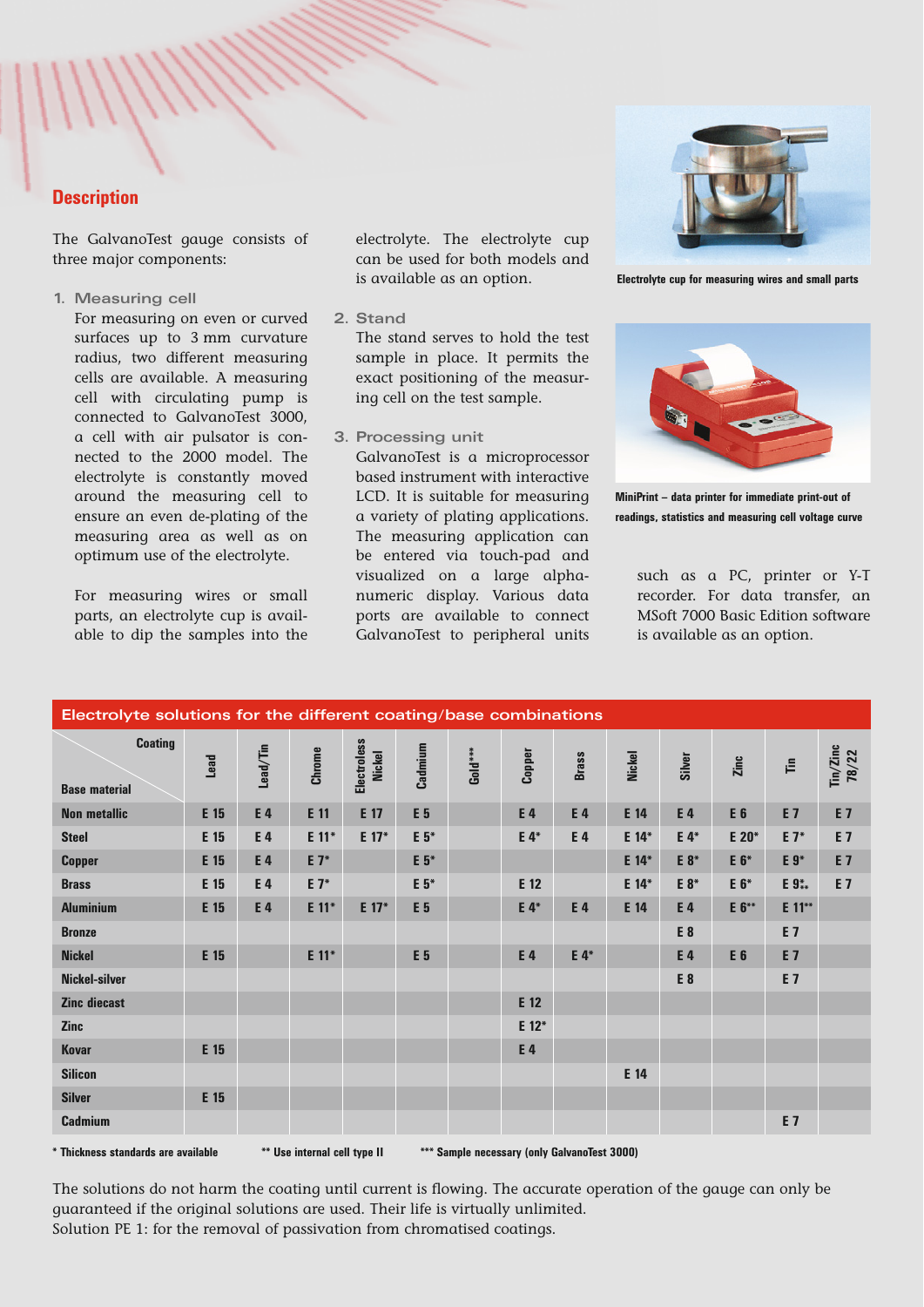#### **Choosing GalvanoTest 2000 or 3000?**

Two GalvanoTest models are available: The GalvanoTest 2000 is the basic model and measures a variety of coating/base combinations without any accessories being required. Designed for easy use, this model is

#### **GalvanoTest 2000 Supply Schedule**

- GalvanoTest gauge
- Interface for connecting MiniPrint data printer or a PC
- Data port for Y-T recorder
- Standard measuring stand with measuring cell and pulsator nozzle
- Connecting cable gauge/ measuring stand
- A-qasket (8 mm<sup>2</sup>)
- B-gasket (4 mm<sup>2</sup>)
- 3 bottles electrolyte, 100 ml each, according to customer selection (except E12)

mostly recommended for measuring multi-layer applications.

With the GalvanoTest 3000 additional measuring conveniences are provided. Its measuring stand with integrated electrolyte pump and easy to change measuring cell for automatic electrolyte removal and refilling enable electrolyte savings as one

filling may be used for a large series of de-plating processes. Additional measuring cells may be purchased to house different electrolyte solutions for quick change over for multi-layer applications. Further advantages of the 3000 model: Even spots as small as 25 mm2 as well as gold layers can be measured easily without problems.

- ■❙ Pipettes
- Bottle for electrolyte waste
- Spray bottle for distilled water
- Rubber pencil
- Absorbent paper package
- Operating Manual

#### **GalvanoTest 3000 Supply Schedule**

- GalvanoTest gauge
- Interface for connecting MiniPrint data printer or a PC
- Data port for Y-T recorder
- Measuring stand with integrated circulator pump incl. measuring cell type 1
- Connecting cable gauge/stand
- 2 B-gaskets (4 mm<sup>2</sup>)
- 20 C-masks (1 mm<sup>2</sup>) and 2 gaskets  $\varnothing$  1,5 mm for sealing the masks
- $\blacksquare$  20 D-masks (0,25 mm<sup>2</sup>)
- 5 bottles electrolyte, 100 ml each, according to customer selection (except E12)
- Bottle for electrolyte waste
- Spray bottle
- Rubber pencil
- Absorbent paper package
- Operating manual

| Recommended accessories GalvanoTest                                                                                                                                                 | <b>Type 2000</b> | <b>Type 3000</b> |  |  |  |  |
|-------------------------------------------------------------------------------------------------------------------------------------------------------------------------------------|------------------|------------------|--|--|--|--|
| - replacement gasket A 8 mm <sup>2</sup> /12.4 x 10 <sup>3</sup> inch <sup>2</sup><br>(diameter $3.2 \text{ mm}/9$ 126 mils)                                                        |                  |                  |  |  |  |  |
| - replacement gasket B 4 mm <sup>2</sup> /6.2 x 10 <sup>-3</sup> inch <sup>2</sup><br>(diameter $2.3 \text{ mm}/\cancel{0}$ 90.6 mils)                                              |                  |                  |  |  |  |  |
| - replacement mask C $1 \text{ mm}^2/1.55 \times 10^3 \text{ inch}^2$<br>(diameter 1.1 mm/ $\cancel{0}$ 43.3 mils)                                                                  |                  |                  |  |  |  |  |
| - replacement mask D $0.25$ mm <sup>2</sup> /0.388 x 10 <sup>-3</sup> inch <sup>2</sup><br>(diameter $0.56$ mm/ $\emptyset$ 22 mils)                                                |                  |                  |  |  |  |  |
| - modified gasket D for measuring gold layers                                                                                                                                       |                  |                  |  |  |  |  |
| - measuring cell inner section type I or II (see table) for use with a different electrolyte,<br>with pump tube and two tube clips; facilitates measurement of multi-layer coatings |                  |                  |  |  |  |  |
| - cathode cup (illustrated) with connecting cable                                                                                                                                   |                  |                  |  |  |  |  |
| - clamp to measure wires using the electrolyte cup                                                                                                                                  |                  |                  |  |  |  |  |
| - fixture for small pieces                                                                                                                                                          |                  |                  |  |  |  |  |
| - bottle holder                                                                                                                                                                     |                  |                  |  |  |  |  |
| - calibration standards (see table)                                                                                                                                                 |                  |                  |  |  |  |  |
| - electrolyte solution<br>(see table)                                                                                                                                               |                  |                  |  |  |  |  |
| - pipettes                                                                                                                                                                          |                  |                  |  |  |  |  |
| - precision support with centering tool Z1 and wire holder                                                                                                                          |                  |                  |  |  |  |  |
| - MiniPrint data printer including charger, battery operated                                                                                                                        |                  |                  |  |  |  |  |
| - connecting cable for MiniPrint data printer                                                                                                                                       |                  |                  |  |  |  |  |
| - replacement pump tube                                                                                                                                                             |                  |                  |  |  |  |  |
| - replacement rubber pencil                                                                                                                                                         |                  |                  |  |  |  |  |
| - connecting cable RS 232 C for connection to a PC or compatible printer                                                                                                            |                  |                  |  |  |  |  |
| - connecting cable for Y-T recorder to produce diagram of measuring cell voltage curve                                                                                              |                  |                  |  |  |  |  |
| - centering tool (Z2) (not illustrated)                                                                                                                                             |                  |                  |  |  |  |  |
| - MSoft 7000 Basic Edition for visualising voltage curve, incl. multimeter and connecting cable                                                                                     |                  |                  |  |  |  |  |
| - holder for inner measuring cells (5 pcs max.)                                                                                                                                     |                  |                  |  |  |  |  |